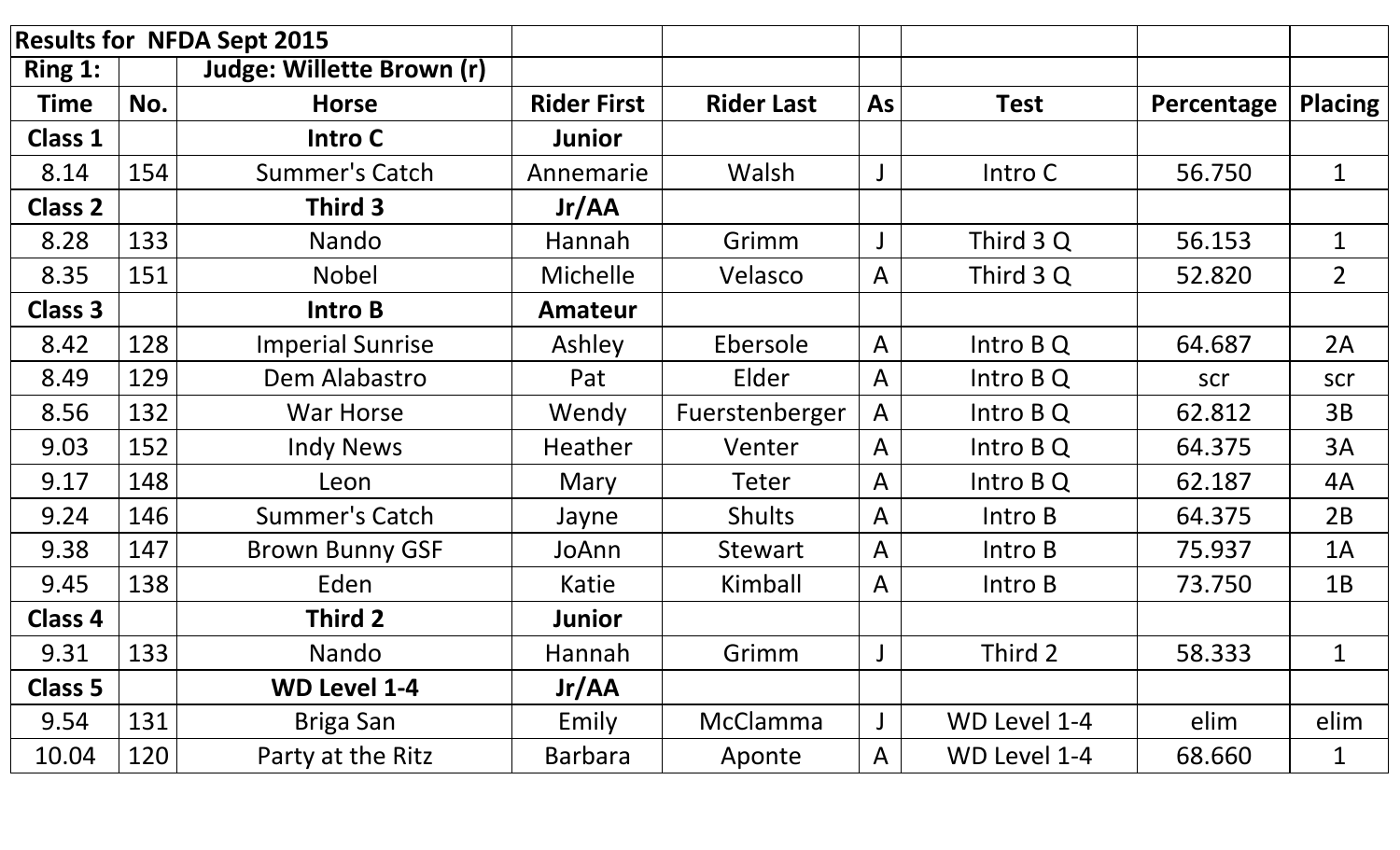| Class 6        |     | <b>WD Level 2-4</b>      | <b>Junior</b>  |                |                |                    |        |                |
|----------------|-----|--------------------------|----------------|----------------|----------------|--------------------|--------|----------------|
| 10.27          | 155 | Apttobe Rowdyote         | Hannah         | Whray          |                | WD Level 2-4       | 69.166 | $\mathbf 1$    |
| <b>Class 7</b> |     | <b>Intro A</b>           | Jr/AA          |                |                |                    |        |                |
| 8.21           | 148 | Leon                     | Mary           | Teter          | $\overline{A}$ | Intro A (ROT)      | 62.500 | 6              |
| 10.34          | 128 | <b>Imperial Sunrise</b>  | Ashley         | Ebersole       | $\mathsf{A}$   | Intro A            | 63.750 | $\overline{4}$ |
| 10.41          | 129 | Dem Alabastro            | Pat            | Elder          | $\overline{A}$ | Intro A            | scr    | scr            |
| 10.48          | 132 | <b>War Horse</b>         | Wendy          | Fuerstenberger | $\overline{A}$ | Intro A            | scr    | scr            |
| 10.55          | 152 | <b>Indy News</b>         | <b>Heather</b> | Venter         | $\mathsf{A}$   | Intro A            | 67.500 | $\overline{2}$ |
| 11.02          | 138 | Eden                     | Katie          | Kimball        | $\mathsf{A}$   | Intro A            | 69.375 | $\mathbf{1}$   |
| 11.09          | 146 | <b>Summer's Catch</b>    | Jayne          | Shults         | $\mathsf{A}$   | Intro A            | 64.062 | $\overline{3}$ |
| 11.16          | 122 | <b>FR Grand Regala</b>   | Jessalynn      | <b>Bennett</b> |                | Intro A            | 63.125 | 5              |
| <b>Class 8</b> |     | <b>WD Level 2-1</b>      | <b>Amateur</b> |                |                |                    |        |                |
| 11.25          | 120 | Party at the Ritz        | <b>Barbara</b> | Aponte         | $\mathsf{A}$   | WD Level 2-1       | 66.800 | $\mathbf{1}$   |
| <b>Class 9</b> |     | <b>Training 3</b>        | Jr/AA          |                |                |                    |        |                |
| 8.00           | 143 | Tango                    | Karen          | Putzke         | $\mathsf{A}$   | Training 3 Q (ROT) | 62.954 | 2 <sup>1</sup> |
| 8.07           | 130 | <b>Copper Chancellor</b> | Carol          | Ellmaker       | $\mathsf{A}$   | Training 3 Q (ROT) | elim   | elim           |
| 11.32          | 137 | Hotse T. Blackstone      | Lisa           | Kaatz          | $\mathsf{A}$   | Training 3 Q       | 62.954 | $\overline{3}$ |
| 11.39          | 127 | <b>Artful Dodger</b>     | Maria          | Croft          | $\mathsf{A}$   | Training 3 Q       | 60.909 | 5              |
| 11.46          | 147 | <b>Brown Bunny GSF</b>   | JoAnn          | <b>Stewart</b> | $\overline{A}$ | <b>Training 3</b>  | 63.863 | $\mathbf{1}$   |
| 11.53          | 123 | Something To Be Proud Of | Cassandre      | <b>Broad</b>   |                | Training 3 Q       | 59.318 | 6              |
| 12.00          | 141 | Fortunate                | Dawn           | McLane         | $\mathsf{A}$   | Training 3 Q       | 62.500 | $\overline{4}$ |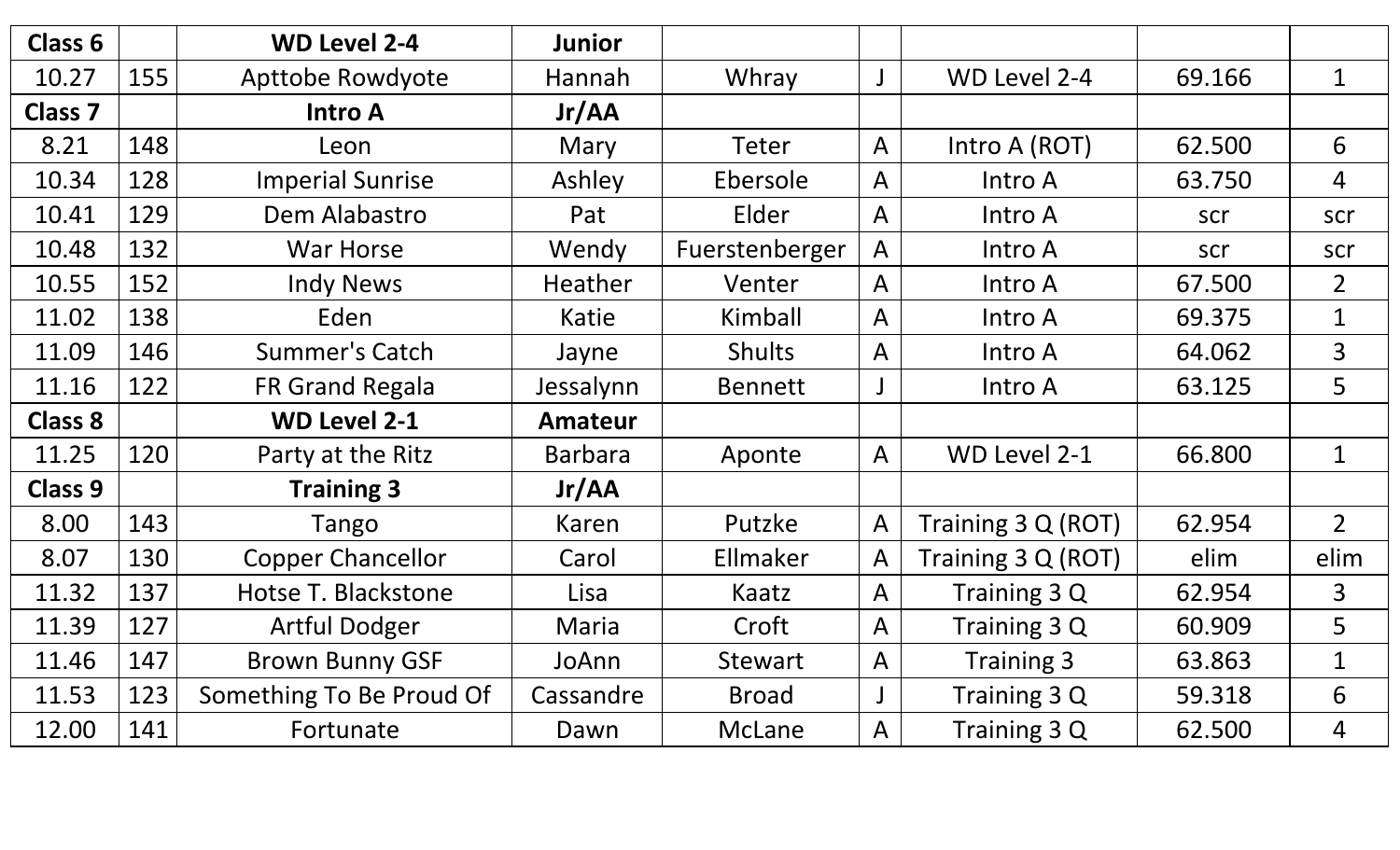| <b>Class 10</b> |     | MFS WD Level 1 Q         | <b>Junior</b> |                |                |                       |        |                |
|-----------------|-----|--------------------------|---------------|----------------|----------------|-----------------------|--------|----------------|
| 1.00            | 131 | Briga San                | McClamma      | Emily          | $\perp$        | MFS WD Level 1 Q      | 63.000 | $\mathbf 1$    |
| <b>Class 11</b> |     | <b>MFS WD Level 2</b>    | <b>Junior</b> |                |                |                       |        |                |
| 1.10            | 155 | <b>Apttobe Rowdyote</b>  | Hannah        | Whray          | J              | <b>MFS WD Level 2</b> | 67.800 | $\mathbf 1$    |
| <b>Class 12</b> |     | <b>Leadline</b>          | <b>Junior</b> |                |                |                       |        |                |
| 1.20            | 139 | Layla                    | Georgia       | Lake           |                | Leadline              |        | $\mathbf 1$    |
| <b>Class 13</b> |     | <b>Second 3</b>          | AA/Open       |                |                |                       |        |                |
| 1.30            | 124 | Revolver                 | Shantel       | <b>Brooks</b>  | $\overline{A}$ | Second 3 Q            | 62.900 | $\mathbf{1}$   |
| 1.37            | 134 | John Chevalier           | Amber         | Hagin          | O              | Second 3              | 57.300 | 2 <sup>1</sup> |
| <b>Class 14</b> |     | <b>Training 1</b>        | <b>Junior</b> |                |                |                       |        |                |
| 1.44            | 122 | Misu Koran III           | Jessalynn     | <b>Bennett</b> |                | Training 1            | 59.300 | 3 <sup>1</sup> |
| 1.51            | 142 | <b>Charlie Chaplin</b>   | Emma          | Mersereau      |                | Training 1            | 56.100 | 4              |
| 1.58            | 153 | Silhouette               | Annemarie     | Walsh          |                | Training 1            | 67.400 | $\mathbf 1$    |
| 2.05            | 123 | Something To Be Proud Of | Cassandre     | <b>Broad</b>   |                | Training 1            | 62.200 | 2 <sup>1</sup> |
| <b>Class 15</b> |     | <b>Second 1</b>          | AA/Open       |                |                |                       |        |                |
| 2.12            | 136 | <b>Seattle Chief</b>     | Kate          | Johnson        | $\overline{A}$ | Second 1              | 58.500 | $\overline{2}$ |
| 2.19            | 126 | Lucky Blue Boy           | Christine     | Cramer         | $\overline{O}$ | Second 1              | 59.700 | $\mathbf 1$    |
| <b>Class 16</b> |     | <b>WD Basic 4 Q</b>      | Jr/AA         |                |                |                       |        |                |
| 2.26            | 145 | Saqlawis Nyte of Fame    | Lynn          | Shinkle        | $\mathsf{A}$   | <b>WD Basic 4 Q</b>   | 57.800 | $\overline{2}$ |
| 2.35            | 144 | Mr. Boggie Mac           | Emma          | Remisiewicz    |                | WD Basic 4 Q          | 61.800 | $\mathbf{1}$   |
| 2.44            | 135 | <b>Briga San</b>         | Jayci         | Ihlenfeldt     |                | WD Basic 4 Q          | 56.900 | $\overline{3}$ |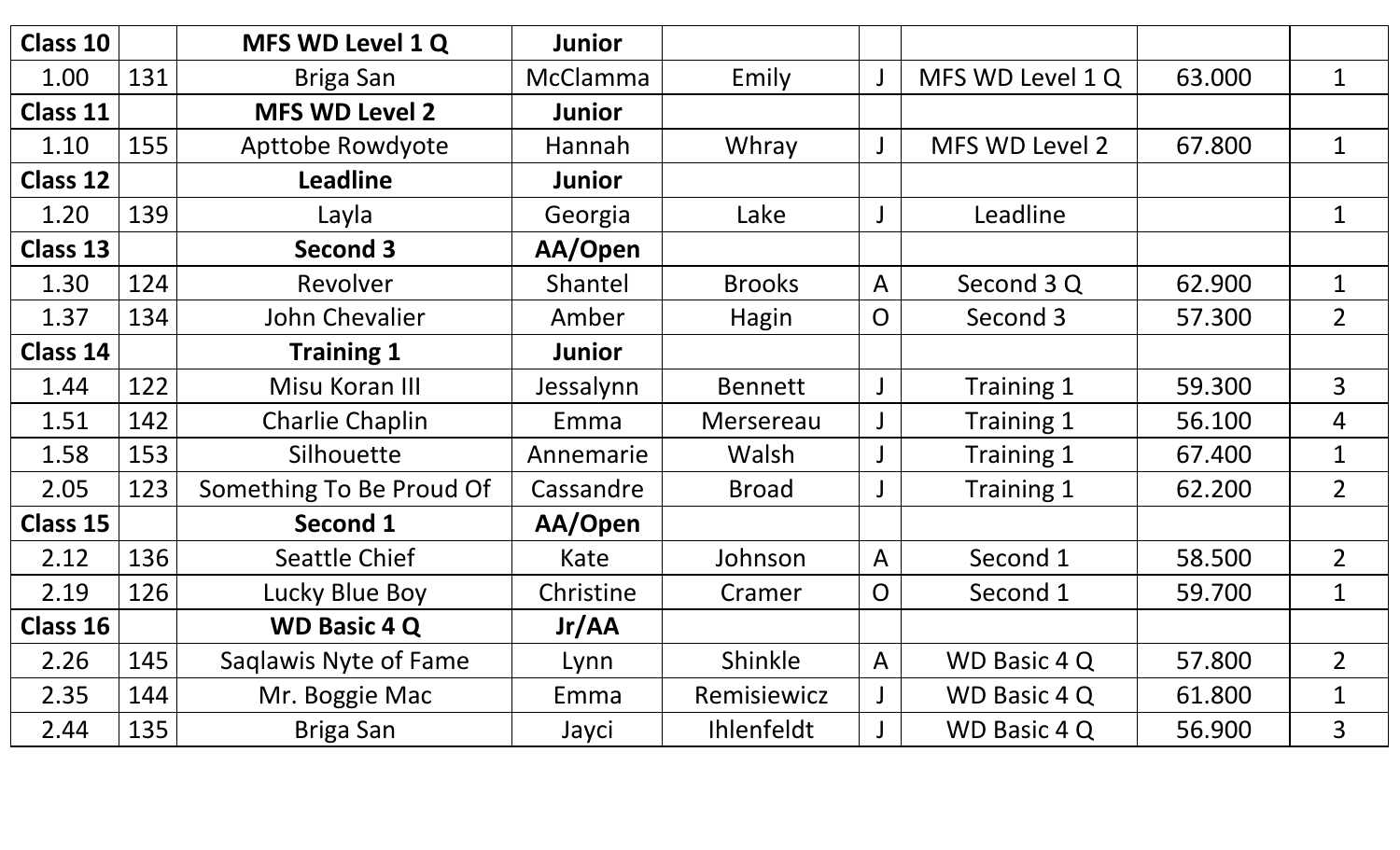| <b>Class 17</b> |     | <b>WD Intro 4 Q</b>         | Jr/AA          |                 |                |                   |        |                |
|-----------------|-----|-----------------------------|----------------|-----------------|----------------|-------------------|--------|----------------|
| 3.07            | 156 | Olena's Smokin Jet          | Hannah         | Whray           |                | WD Intro 4 Q      | 65.500 | $\overline{2}$ |
| 3.16            | 149 | <b>Freckles</b>             | <b>Ellie</b>   | Thompson        |                | WD Intro 4 Q      | 56.200 | 4              |
| 3.25            | 157 | <b>Sweet Princess Diana</b> | Savannah       | <b>Williams</b> |                | WD Intro 4 Q      | 62.200 | 3              |
| 3.34            | 125 | <b>Born Debonair</b>        | Jackie         | <b>Brotski</b>  | $\mathsf{A}$   | WD Intro 4 Q      | 66.200 | $\mathbf{1}$   |
| <b>Class 18</b> |     | First 3                     | AA/Open        |                 |                |                   |        |                |
| 9.10            | 143 | Tango                       | Maggie         | Selbert         | $\overline{O}$ | First 3 Q (ROT)   | 61.617 | $\mathbf{1}$   |
| 3.43            | 150 | And A Nod                   | <b>Barbara</b> | Turner          | $\mathsf{A}$   | First 3 Q         | 60.147 | $\overline{2}$ |
| 5.33            | 158 | Paint Your Wagon            | Adriana        | Smith           | O              | First 3 Q         | scr    | scr            |
| <b>Class 19</b> |     | First 2                     | AA/Open        |                 |                |                   |        |                |
| 3.50            | 134 | John Chevalier              | Amber          | Hagin           | $\overline{O}$ | First 2           | 63.000 | $\mathbf{1}$   |
| 4.18            | 127 | <b>Artful Dodger</b>        | Maria          | Croft           | $\mathsf{A}$   | First 2           | 58.300 | $\overline{2}$ |
| <b>Class 20</b> |     | Second 2                    | Open           |                 |                |                   |        |                |
| 3.57            | 126 | Lucky Blue Boy              | Christine      | Cramer          | $\overline{O}$ | Second 2          | 57.200 | $\mathbf 1$    |
| <b>Class 21</b> |     | <b>Training 2</b>           | Jr/AA          |                 |                |                   |        |                |
| 4.04            | 142 | <b>Charlie Chaplin</b>      | Emma           | Mersereau       |                | Training 2        | 56.700 | $\overline{2}$ |
| 4.11            | 153 | Silhouette                  | Annemarie      | Walsh           |                | Training 2        | 62.500 | $\mathbf 1$    |
| <b>Class 22</b> |     | <b>WD Basic 2</b>           | <b>Amateur</b> |                 |                |                   |        |                |
| 4.25            | 145 | Saglawis Nyte of Fame       | Lynn           | Shinkle         | $\mathsf{A}$   | <b>WD Basic 2</b> | 60.600 | $\mathbf{1}$   |
| <b>Class 23</b> |     | <b>WD Basic 1</b>           | <b>Junior</b>  |                 |                |                   |        |                |
| 4.34            | 144 | Mr. Boggie Mac              | Emma           | Remisiewicz     |                | <b>WD Basic 1</b> | 63.900 | $\mathbf{1}$   |